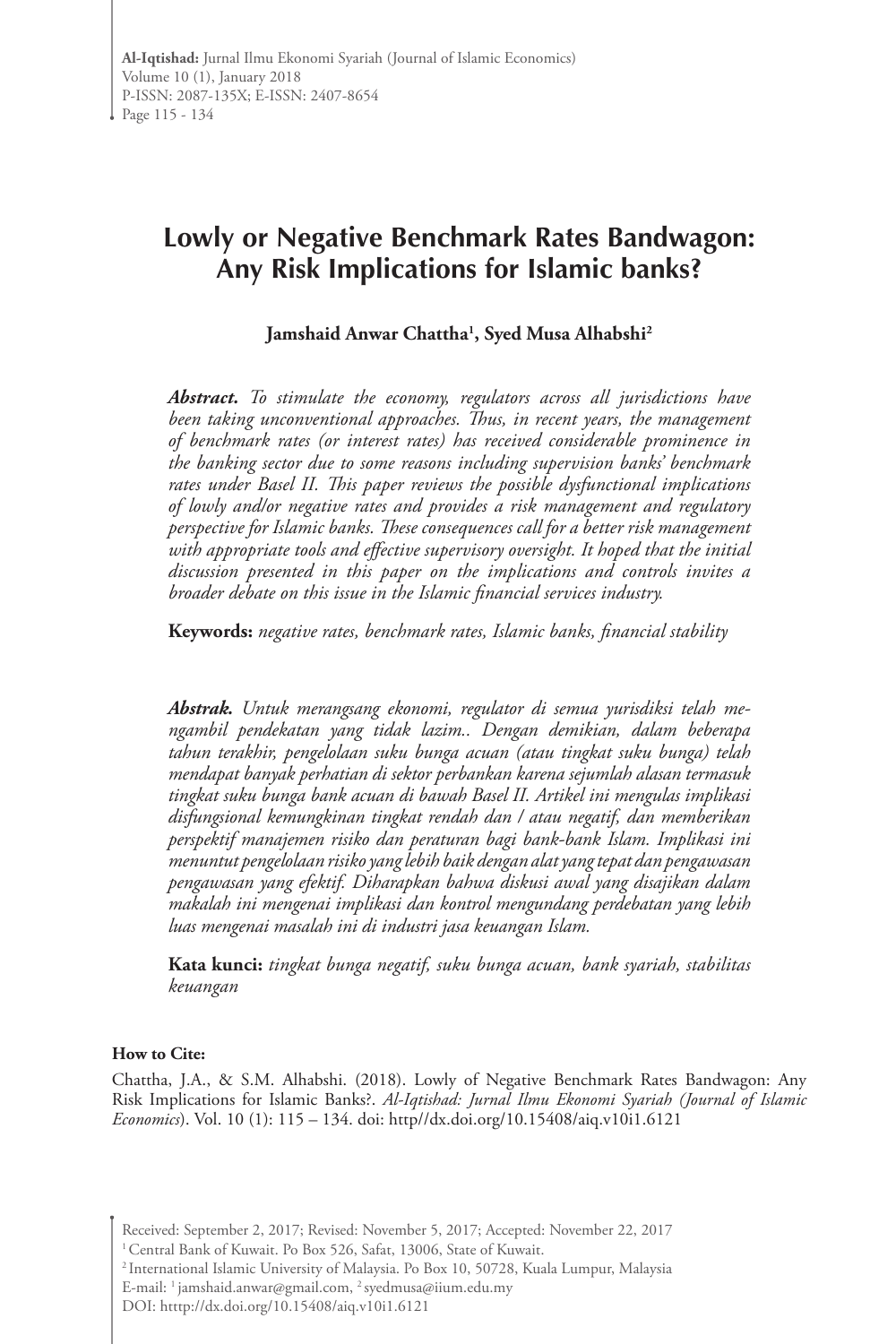# **Introduction**

More than nine years after the global financial collapse (GFC), most economies are still much presented with unprecedented challenges. The slowdown in the global economy and its inconsistent performance has received some unconventional responses (e.g., intensive quantitative easing and keeping lower and/or negative interest rates) from the regulators. The banking industry, being at the heart of these economic developments, is going through a challenging time. To a greater extent is dealing with lower and/or negative interest rates.

In mainstream finance, the benchmark rates or return on investment have always featured as one of the essential considerations in explaining the saving and consumption behavior of individuals. In recent years, the management of benchmark rates has received considerable eminence in the banking sector due to various factors including: (a) the increasing instability of benchmark rates: (b) financial market conditions including the reason of a flat yield curve and the risk of yield curve remaining flat for the more extended period: (c) and the growing international emphasis on the supervision and control of banks' benchmark rates under Basel II.

In April 2016, the IMF's Global Financial Stability Report provided an assessment of the global financial system and markets. The report also indicated that economic outlook has deteriorated in advanced economies because of heightened uncertainty and setbacks to growth and confidence, while the decline in oil and commodity prices and slower growth have kept risks elevated in emerging markets. Six months later, this uncertainty and sluggish growth remain a sincere concern for the world's major and emerging economies. Since a bulk of Islamic finance operates within the emerging economies and also being an integral part of the global financial system, the impact of such uncertainty is inevitable for Islamic banks.

In May 2016, the Islamic Financial Services Board (IFSB) Islamic Financial Stability Report hinted two crucial moving-forward guidance pertaining to Islamic finance: (a) the increased fragility of emerging financial markets and the sharp decline of oil prices might negatively impact the profitability and asset quality of Islamic banks; (b) the monetary policy of Western central banks can induce yield volatilities and may shake investors' confidence in emerging markets' financial assets, including Sukūk. Now, a recent report (Islamic Finance in 2017: Modest Growth and Amid Oil-Prices Woes) published by S&P Global Ratings in September 2016 affirms the IFSB predictions and indicates a drop in Islamic finance growth in 2017. This report suggests Islamic banks will be having a slowdown in growth. One of the critical reasons noted for such economic downturn is the prevailing very low and/ or negative yield rates for investment in the developed economies coupled with sharp declining commodities prices mainly oil, which reflect an important concern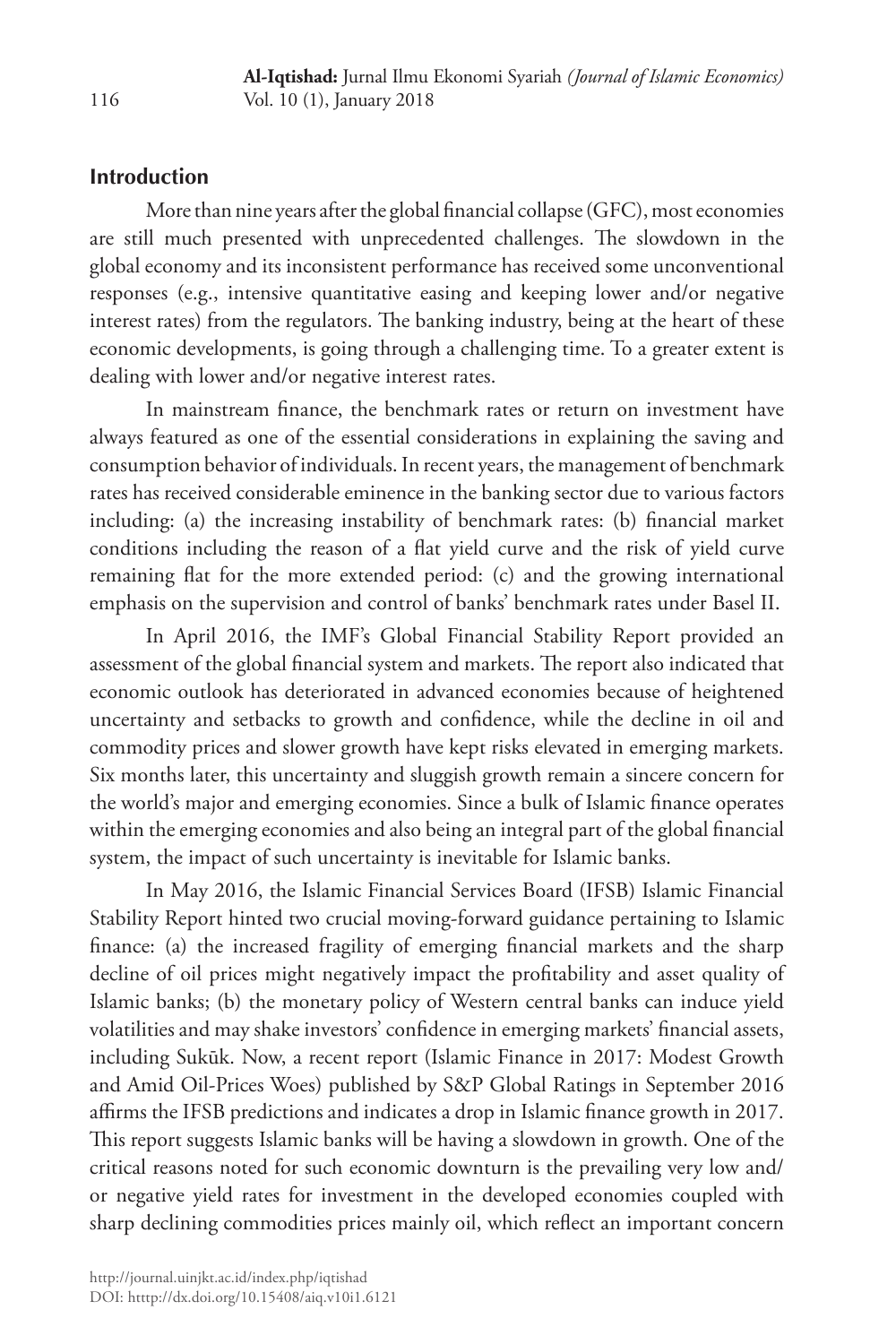to the financial markets and its participants. That said, in line with the Expectation Theory, investors across the border are desperately looking for suitable investment opportunities in a very low rate regime.

From a conventional banks perspective, a lot has been written recently by scholars explaining the impact and implications of low and/or negative rates environment on banks' profitability (Arteta, Kose, Stocker, and Taskin, 2016; Busch, and Memmel, 2015; Bech and Malkhozov, 2016; Bean, Broda and Kroszner, 2015; Genay and Podjasek, 2014; Jobst and Lin, 2016; Linnemann, 2016). Therefore, the purpose of this paper is not to cluster the literature on the subject, rather highlight the implications for Islamic finance as very little has explored from Islamic banks' perspective. Research has addressed the implications of increasing benchmark rate risk for Islamic banks, not the opposite (e.g., Bacha, 2004; Chattha and Bacha, 2010). This research mainly focuses on lower rates.

In light of the lower benchmark rate, lately, economists and central banks are grappling with significant concerns such as: Whether there is any impact or risk to Islamic finance, in general, and to Islamic banks, in particular? How is it relevant to the Islamic banks and is there any profound impact on financial markets in emerging economies? How well are Islamic banks and their regulators (central banks) prepared to tackle this? What are the potential concerns and remedies to counter low and/or negative rates?

Within the above context, the novelty of this paper is to examine and address these questions from a risk management and regulatory and banking supervisory perspective. With that in mind, the purpose of this article is two-fold: first to review the broader picture of low and/or negative rates; second to provide a risk management and regulatory perspective for Islamic banks on the implications of weak and/or negative rates.

The remainder of the paper organized as follows. Section 2 provides an overview of the broader picture of negative policy rate globally supported by data and methodology used in the article. Chapter 3 presents discussion and analysis and explains the relevance and implications of low or negative policy rate for Islamic banks. Section 4 concludes and offers suggestions for moving forward.

#### **Literature Review**

For a long time, central bankers believed that the policy rate could not drop below zero because households and corporates might start converting deposits into cash to avoid devaluation (Jobst and Lin, 2016). This is imaginable now. Low-interest rates (USA, UK, and Australia) and even negative rates (Eurozone,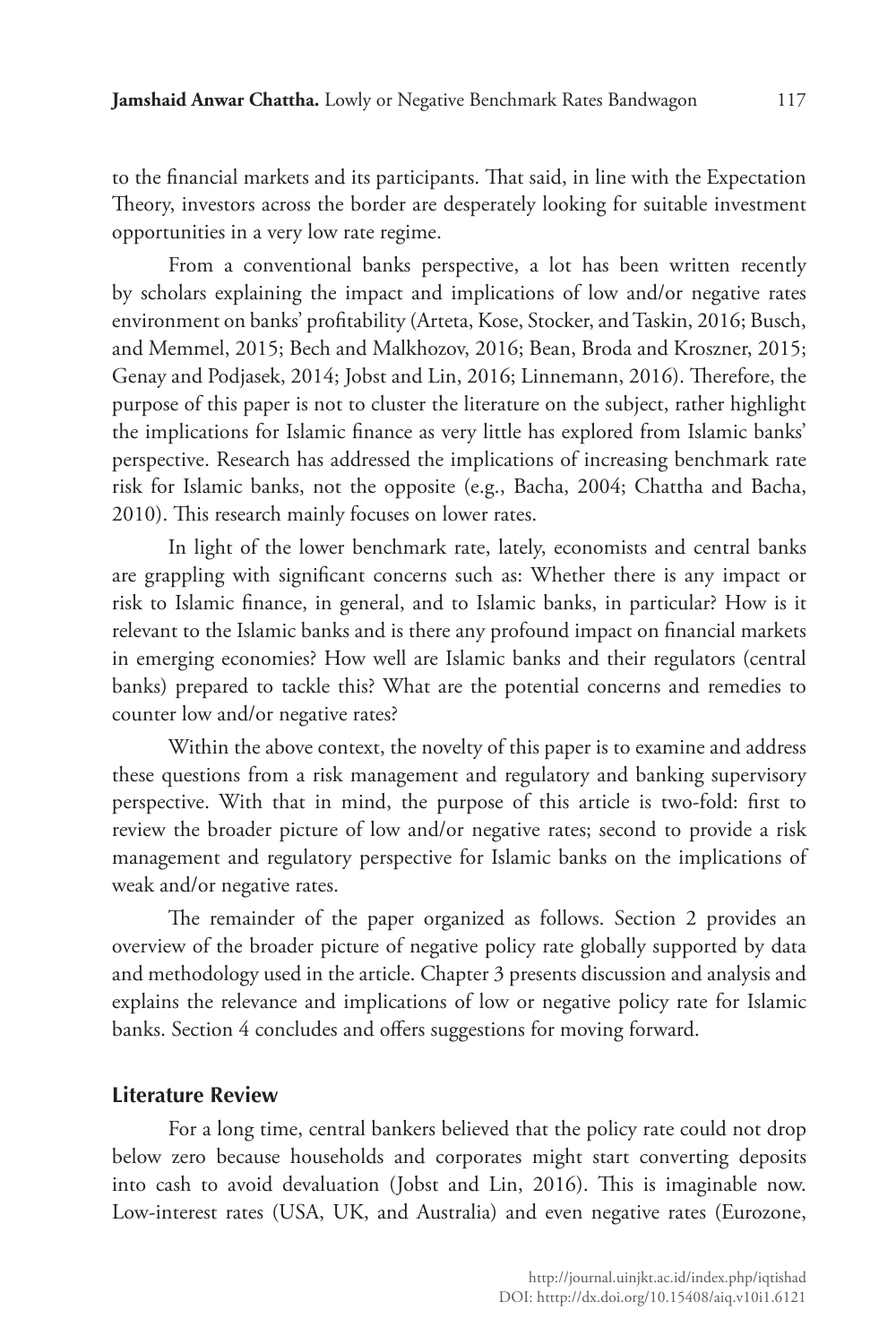Denmark, Sweden, Switzerland and Japan) across the developed world underscore a low inflation world. The economists are referring this phenomenon as 'a new normal' for the financial industry.

Recently, we have seen that lower rates have been a problem in Japan and the EU in particular. A variety of economic factors have pressed these rates very low offering challenges to maintaining price and economic stability. Some of the key factors are related to the global supply and demand for funds, slower trend productivity, and economic growth. Figure 1 shows policy rates for four major economies: the United States, the Euro area, the United Kingdom and Japan; and the economies with negative territory.

It is understood, as the literature suggests that as rates cut aggressively, the investor seeking higher return will be in search of yield, and consequently, the flight of capital will influence the lending and consumption patterns within the jurisdiction. When banks pay customers on their mortgages and charge big corporate clients on deposits, though these challenges the financial intermediation model. The notion behind this mechanism is to encourage spending and discourage savings behavior to provide a much-needed impetus to a slowing economy. This is one of the ammunition for economic growth, but it is apparent from the experience of particular central banks that there is a limitation of options to combat global disinflation and low-interest rate. The post Brexit easing in monetary conditions – including delayed U.S. rate hikes further compounds this problem.



Figure 1: Policy Rates for Major Economies, 2010-2016

It is important to recall that back in March 2016, the Bank for International Settlements (BIS) cautioned that the policy risk backfiring if rates stayed negative for a prolonged period fix. Therefore, there has been the intense debate in the industry

Source: Jobst and Lin (2016)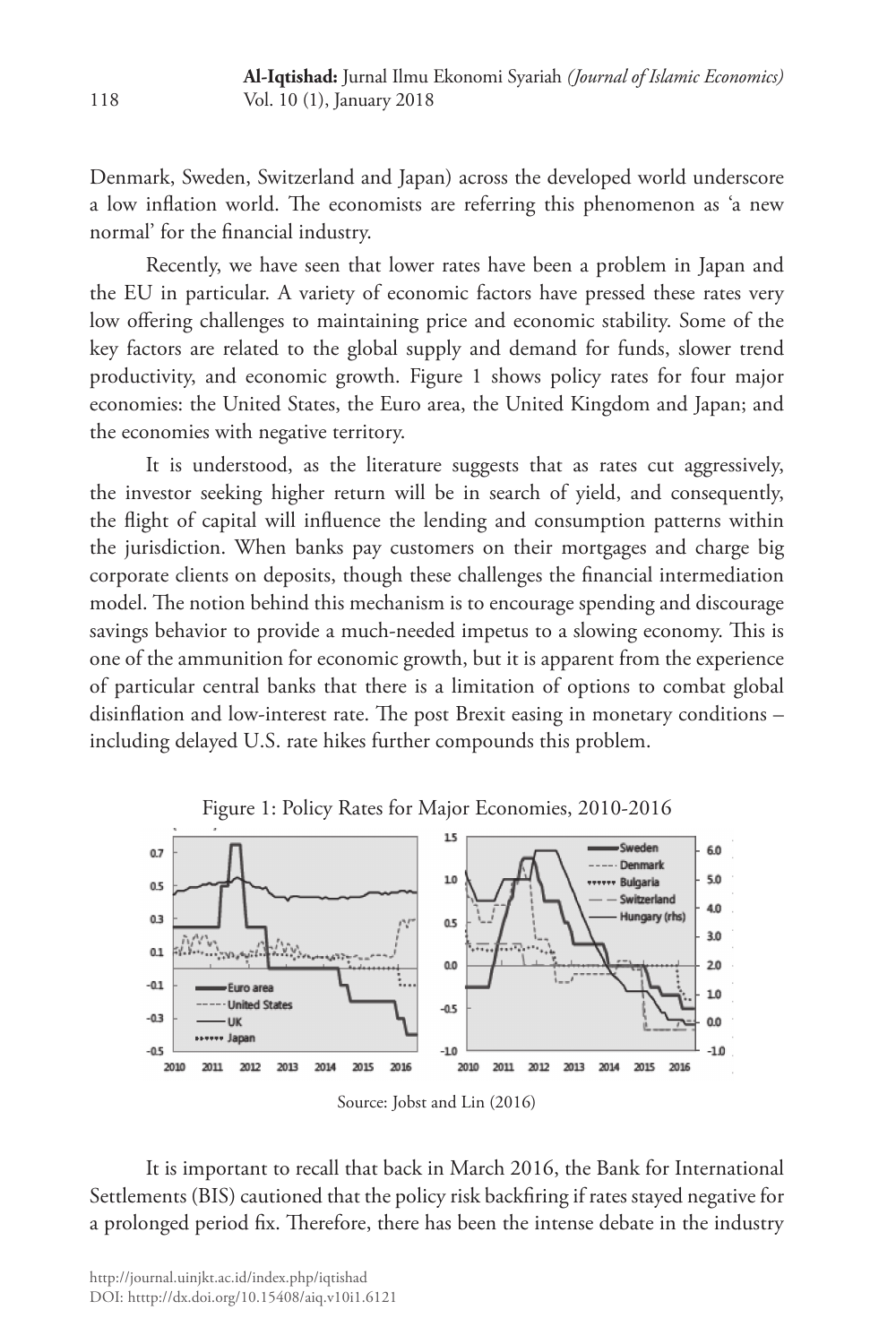on keeping the rates low or negative to provide the desired stimulus to the economy. In fact, Mr. Raghuram G. Rajan, ex-RBI Governor has recently commented, " *lowinterest rates globally could distort markets and would be difficult to abandon, and they are no substitute for reforms*".1 His words show both wisdom and experience. This indicates that governments' reliance on central banks for ultra-loose monetary policy is not a viable option for a long-term preferably it should be complemented by carefully designed fiscal and structural reforms to better cope with a low-interest rate environment $^2$ 

Developments in the current and previous year have provided more hints that the era of negative interest rates could be protracted than initially predicted. Amid these developments, we have seen some banks (in Europe) warning business customers that from year-end they could introduce negative interest rates for account holders. In this context, the question arises: How is this relevant to the Islamic banks and is there any profound impact on financial markets in emerging economies? We address this issue in next section of the paper.

#### **Method**

In line with the purpose of the paper and about Islamic banks, we collected recent available data (as of July/September 2016) from a sample of 12 jurisdictions. The samples are: Bahrain, Bangladesh, Brunei, Indonesia, Kuwait, Malaysia, Oman, Pakistan, Qatar, Saudi Arabia, Turkey, and the United Arab Emirates. These samples are holding roughly 70% of total Islamic banking global assets. The policy rates of these 12 jurisdictions were collected from the respective central bank or monetary authority individually. Therefore, the policy rate authorities from the 12 sample countries mentioned above, included: Central Bank of Bahrain; Bangladesh Bank; Autoriti Monetari Brunei Darussalam; Bank Indonesia; Central Bank of Kuwait; Bank Negara Malaysia; Central Bank of Oman; State Bank of Pakistan; Central Bank of Qatar; Saudi Arabian Monetary Agency; Central Bank of the Republic of Turkey; and Central Bank of the U.A.E. Furthermore, in terms of research method, we followed qualitative research approach with particular focus from the regulatory perspective.

<sup>1</sup> www.nytimes.com/2016/09/05/business/.../india-raghuram-rajan-central-bank.html.

<sup>2</sup> It is to be noted that monetary policy is set while carefully aligning with fundamental of the economy and reform plans, so, it cannot monotonously be decided only with linear combinations of growth rate.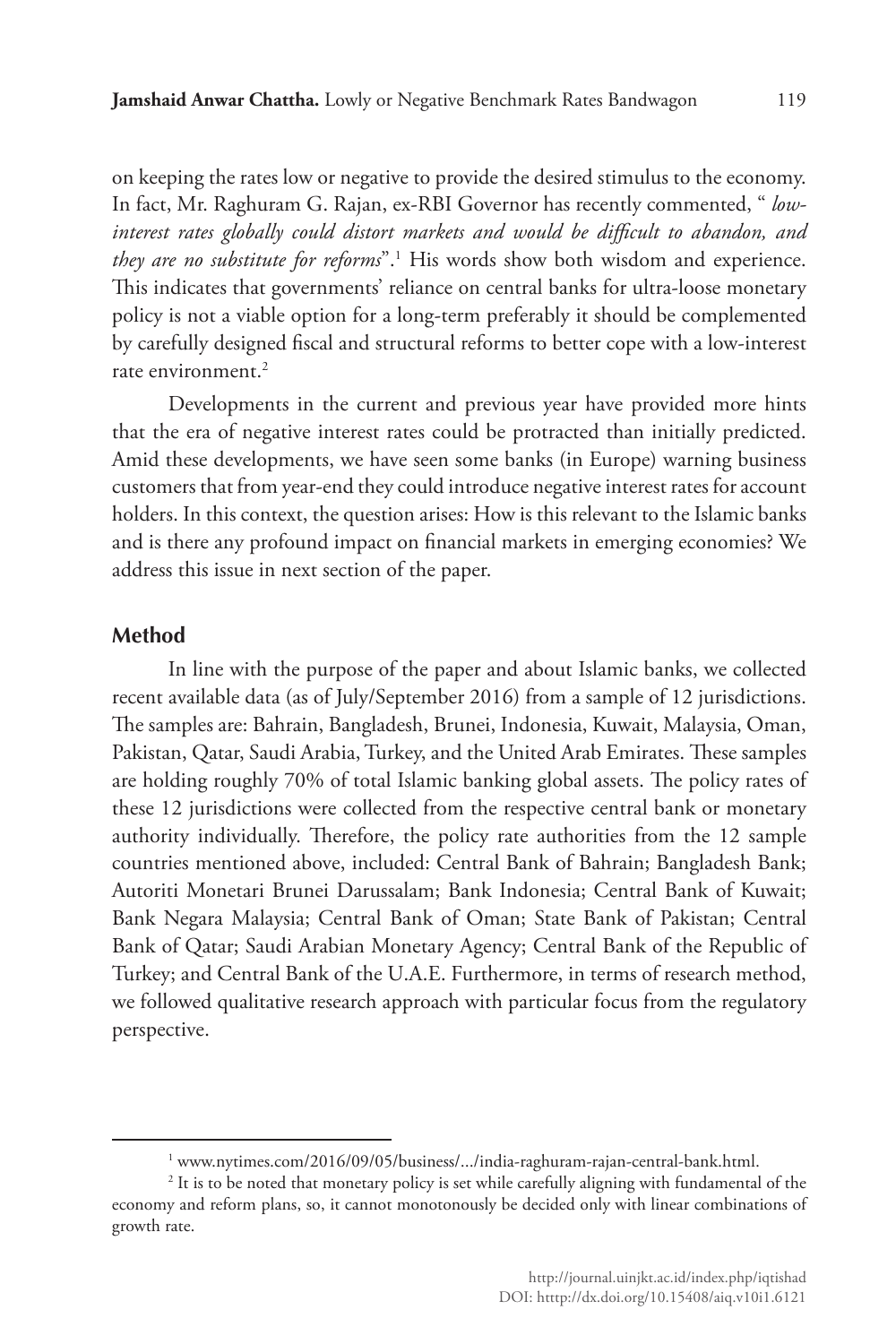## **Result and Discussion**

Foremost, it is essential to reflect on the Islamic banking sector related critical developments before discussing the implications of low rates. Islamic banking remains the most dominant form of asset-based intermediation system with approximately 80% of Islamic financial assets held within the banking sector in different asset classes, products, and services. The industry's assets remain heavily concentrated in the Middle East region and a select few Asian countries—the top ten Islamic banking jurisdictions account for almost 94% of the global Islamic banking assets (Figure 2). According to the IFSB Islamic Financial Stability Report (2016), the Islamic banking sector assets in full-fledged Islamic banks, subsidiaries, and windows amount to an approximately USD1.50 trillion as of IH2015 with a CAGR of 15.4% between 2008 and 2014.3



Figure 2: Islamic Banking Assets by Jurisdiction (1H2015)

Source: IFSB FSR 2016

Moreover, Figure 2 exhibits that Islamic banking sector in some jurisdictions (e.g., Brunei, Kuwait, Malaysia, Qatar, Saudi Arabia, the United Arab Emirates (UAE) and Yemen) is becoming gradually substantial. These jurisdictions seem to have accomplished at least 15% market share for their Islamic banking compared to total banking assets. This represents that between them, these financial

<sup>&</sup>lt;sup>3</sup> The global IFSI reached an overall total value1 of USD1.88 trillion as of 2015 YTD (IFSB, FSR 2016).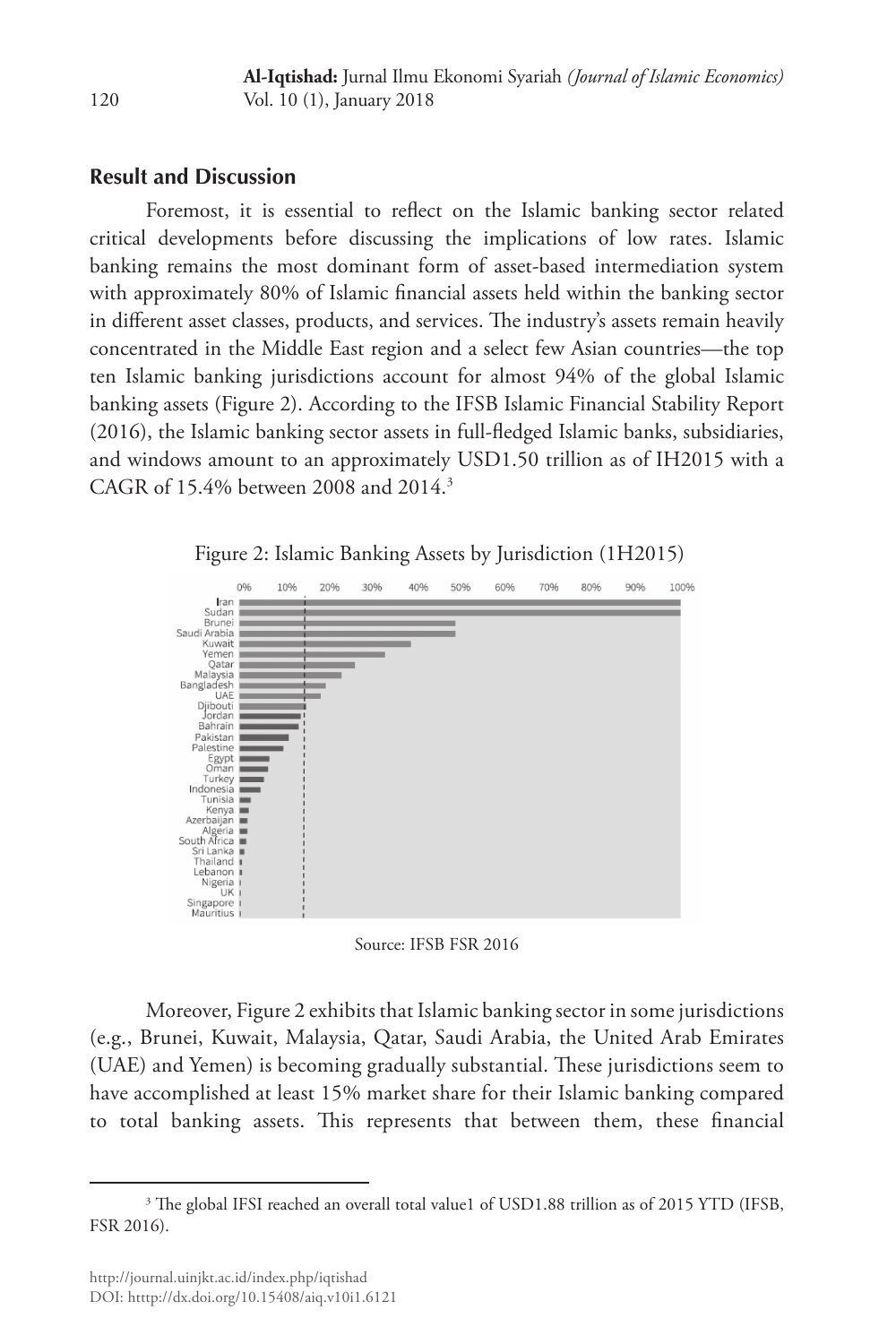institutions account for more than 5% of the total global Islamic banking assets. The IFSB designates these jurisdictions as systemically important. This increasing prominence and higher market share of the industry pose some challenges for the stability of financial systems where Islamic banks operate. In this connection, net profit margin (NPM) or profitability remains a key concern.

At the outset, it is important to note that Islamic banks do not deal directly with interest rate or benchmark rate; however, as a matter of practice, most Islamic banking products, and financial instruments, are priced concerning a conventional benchmark rate (e.g., the LIBOR). Although, this entices criticism in a dual banking systems - where conventional banks operate side-by-side Islamic banks - changes in the market rates tend to introduce some risks in the earnings of Islamic banks, the value of assets, management of liquidity, and funding cost (Chattha and Bacha, 2010). In this context, a case in point is the low and/or negative rates and their implications to the Islamic banks<sup>4</sup>

In Islamic banks, investment account holders (IAH, also referred to as "profit sharing investment accounts (PSIA))' funds invested in fixed-return assets such as Murābahah; accordingly, the IAH or depositors expect a return reflecting current market conditions. This return is related to market rates and relevant benchmark rates on the return on assets and the returns payable on funding. This phenomenon is referred to as "Rate of Return (ROR) risk" by the IFSB. Therefore, contrary to an increase in benchmark rates (which may result in IAH having expectations of a higher ROR, while the returns on assets may be adjusting more slowly due to longer maturities), a scenario of a decrease in benchmark rates offer more interesting perspective, which has not explored adequately.

In simplistic terms, for Islamic banks, an important question that comes out of this concern is how IAH, which constitute a bulk of funding, will pay (a fee) for investing money with the Islamic bank? On the other hand, for Islamic capital markets (being a second most significant segment of the Islamic finance), the issue is similar to what conventional financial markets are facing: can Sukūk yields go negative at any given time considering the global yield trend?

With respect to benchmark rates, for Islamic banks, there is a fundamental

<sup>4</sup> Khan and Ahmed (2001) uses 'benchmark risk' or 'rate of return (ROR)' terminology instead of 'interest rate risk (IRR)' as to avoid unnecessary confusion since Islamic banks do not deal directly with interest rate. Subsequently, this term was used by the IFSB (2005), and other academicians and researchers (e.g. Ariss and Sarieddine, 2007; Cihak and Hesse, 2008; Chattha and Bacha, 2010).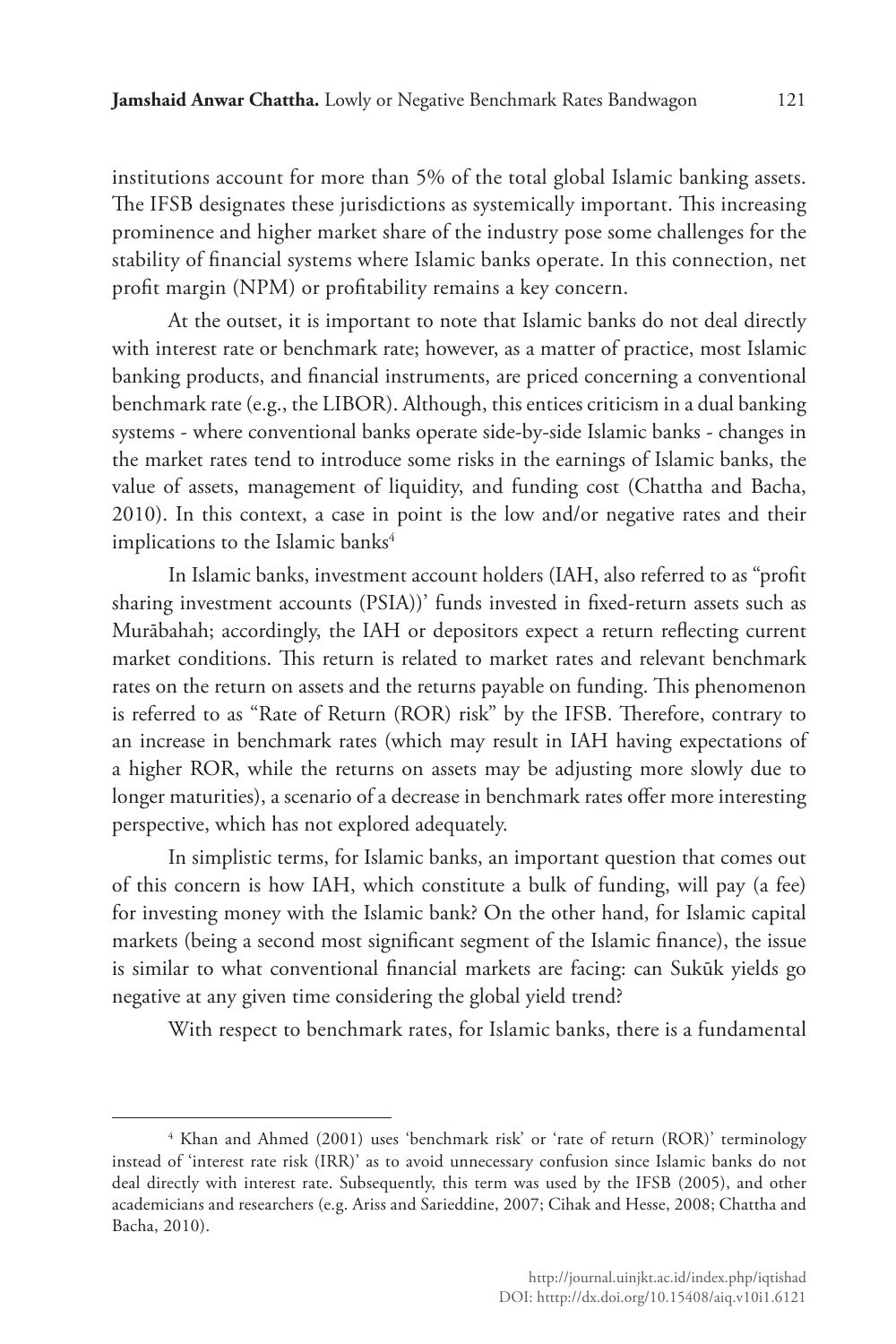issue (i.e. no re-pricing of sale contracts, e.g. *Murābahah5 ))* that needs to be understood. Under Islamic finance, once the sale price is fixed for *Murābahah* financing, the Islamic banks cannot claim more than the pre-fixed sale price, even if the assets were to become 'non-performing' or the benchmark rate has been changed either upward or downward (Chattha, 2013). This indicates that if benchmark rate increases by the regulator, the conventional banks can easily adjust the impact accordingly. (For instance, if the rate is up, the conventional banks can reprice the loans as per the prevailing market rates).

Islamic banks, however, due to the nature of the sale contract and adherence to Shari'ah rules and principles, cannot adjust the impact because the rate cannot changed once it fixed. They will have to wait until the contract matures. This contract leaves the Islamic banks vulnerable from a risk management perspective compared to their peers and reflects an important consideration for the asset-liability management (ALM) in Islamic banks. Alternatively, Islamic banks restructure or enter into profit rate swap.

On the other hand, if the benchmark rates were going down, as a case in point, then in principle Islamic banks would not be at a disadvantage at least for the cash flows that have been contractually agreed with the customers under *Murābahah* financing until the maturity of the contracts. Nevertheless, there will be concerns on extending new financing at lower rates, which subsequently can lower Islamic banks' NPM.6 Another possibility that Islamic banks can face during the lower benchmark rates regime is the early settlements of financing, as it would appear expensive to the customers.7 Refinancing may be sought by customers to benefit from the more competitive rate. Detailed implications and controls discussed in the following subsections.

<sup>5</sup> The balance sheet of the Islamic banks' suggests that *Murābahah* financing is the most dominant form of financing extended by the Islamic banks to the customers for different needs. 6

 $6$  Similar to their conventional counterparts, the role of Islamic banks is maturity transformations, where they borrow funds in short-term and offer long-term financing/investments. Therefore, banks benefit from steep yield curve, which translates into wide spread between long-term and short-term market rates. It is important to underline that when yield curve steepens Islamic banks NPM rises and conversely, when yield curve flattens bank's NPM falls. In this way, low short-term rates can compress NPMs.

 $\frac{1}{1}$  In this context, it should be noted that the prohibition of interest (*Riba*) in Islamic finance does not allow Islamic banks to refinance debts on the basis of renegotiated higher markup rates. However, debt rescheduling or restructuring arrangements (without an increase in the amount of the debt) are allowed.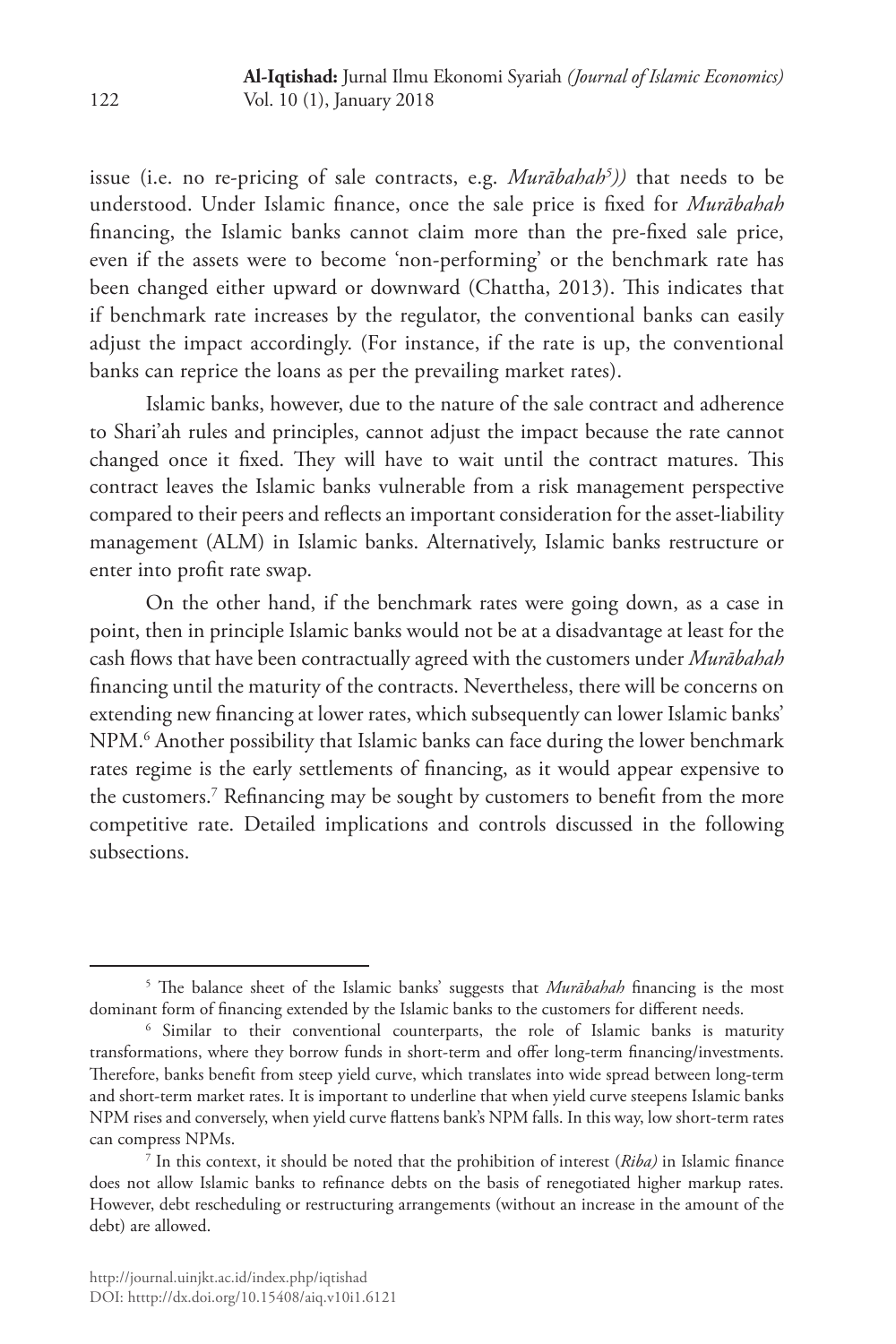

Figure 3: Policy Rate by Central Banks Having Islamic Finance (%)

Source: Authors workings from sample central banks data

Note 1: Every country's economy is driven by something called "Policy Rates". In essence, these rates are used by central banks as the main indicator to convey signals to the market revealing the stance of their monetary policy.

Note 2: The latest available policy rate for each central bank is used in Figure 3. Of 12 central banks, for eight central banks, the data (i.e. policy rate) is as of July 2016; two central banks (as of September 2016); one as of June 2016 and another as of August 2016.<sup>8</sup>

Note 3: The repo rate is a rate at which commercial banks can borrow from a central bank to cover temporary shortages of liquidity. In this process, the central bank normally buys domestic government securities from the banks and sells them back two weeks or one month later. This rate is used to control inflation, that is, price stability. On other hand, the term 'reverse repo' is the rate at which a central bank would borrow from commercial banks.

To analyze the possible risks and implications of the low rate environment for Islamic banks, the comprehension of the policy rates in critical Islamic finance jurisdictions is essential. Primarily, it argued that the benchmark rate risk may not hit the traditional Islamic finance markets soon but it may slowly and surely spread beyond EU and Japan. There are immediate concerns and implications if Islamic banks are operating in the jurisdictions, which described in Figure 1.<sup>9</sup>

<sup>&</sup>lt;sup>8</sup> The type/name of the policy rate and the latest available policy rate for each central bank used in Figure 3 are as follows: Overnight Repo Rate as of September 2016 (Central Bank of Bahrain); Bank rate as of August 2016 (Bangladesh Bank); Prime Lending Rate as of June 2016 (Autoriti Monetari Brunei Darussalam); Bank Indonesia rate as of July 2016; Discount rate as of July 2016 (Central Bank of Kuwait); Overnight Rate as of September 2016 (Bank Negara Malaysia); Overnight Domestic Inter-Bank rate as of July 2016 (Central Bank of Oman); Policy rate as of July 2016 (State Bank of Pakistan); Repo rate as of July 2016 for Central Bank of Qatar and Saudi Arabian Monetary Agency; Overnight rate as of July 2016 (Central Bank of the Republic of Turkey); and Six month Emirates Inter-Bank Offered Rate as of July 2016 (Central Bank of the U.A.E). 9

<sup>&</sup>lt;sup>9</sup> It is important to note that in the current global environment not only are the rates low, so are the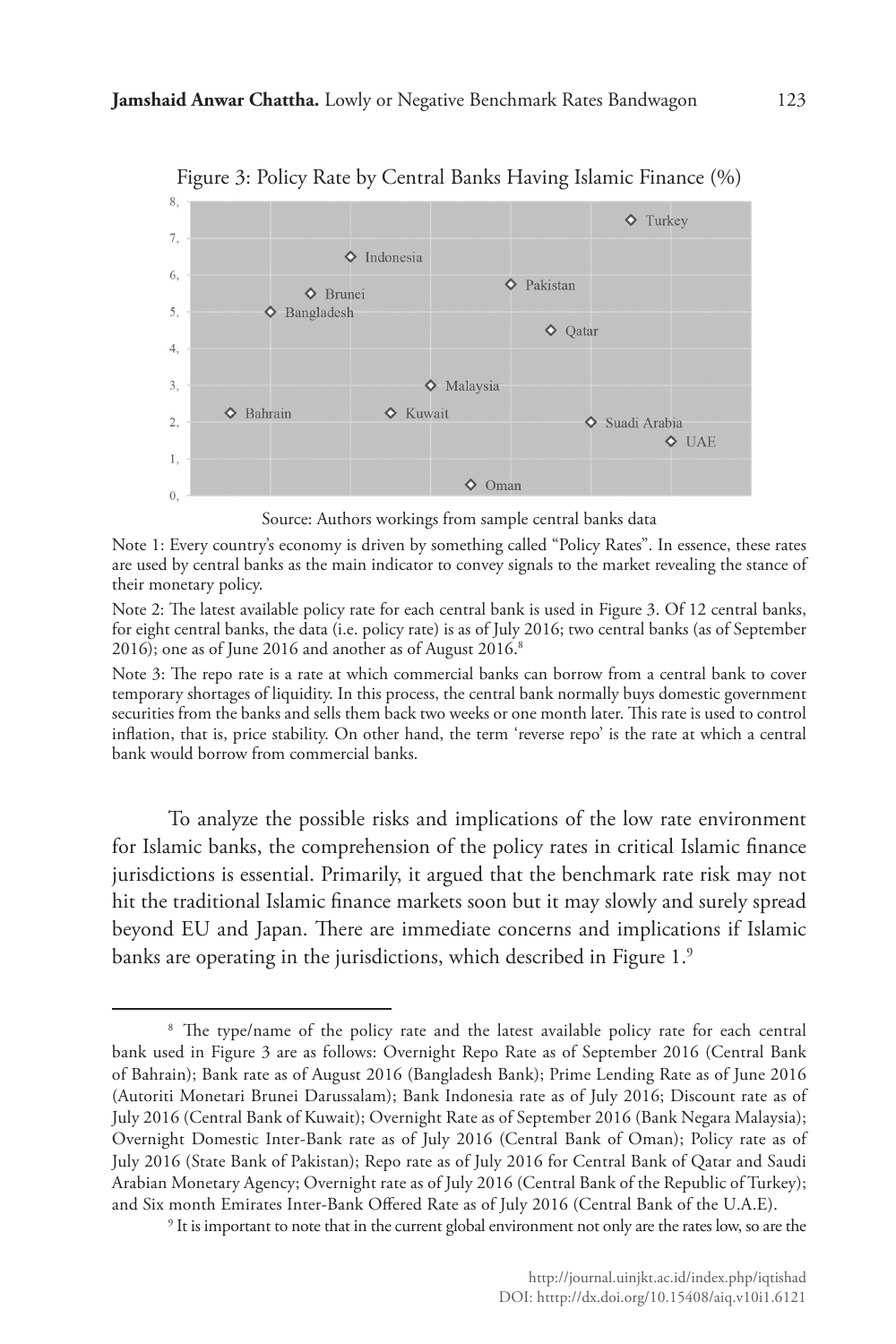To test the hypothesis for Islamic banks about Figure 1, recent data (as of July/ September 2016) from a sample of 12 jurisdictions as mentioned above suggests that policy rates are positive and most of the central banks are keeping above 200 bps (Figure 3). The historical trend, nevertheless, is in line with the global economic development. In the context of central bank policy rates, it is important to note that these rates are the monetary tools of central banks, which they use to control the money supply in the country, determine and maintain day-to-day liquidity in the system and to determine other bank rates. Also, it is also worth noting that these rates are always lower than the rates on which conventional banks and Islamic banks lend/finance customers in local currency-denominated loans/financing.

As indicated above, the rates in the Islamic finance jurisdictions are positive but yet they are on a declining trend. If the rates continue sliding, this would mean that Islamic banks can face a variety of challenges (e.g., squeeze on profits, excessive risk-taking, distortion in credit allocations, and late signaling of credit quality), depending on their circumstances and the jurisdictions in which they operate.

Also, the actual impact will depend on the business model and portfolio sophistication of an Islamic bank. For instance, the effect will be different when an Islamic bank is highly concentrated in a financing portfolio as compared to an Islamic bank which has considerable exposures in investments (e.g. listed and nonlisted equities, Sukūk, real estate, mutual funds) or investments and/or financing.

Within the argument above, the critical implications are assessed from two angles: the balance sheet and the profit loss statement (PLS) (Figure 4). In the former case, though Islamic banks would benefit from lower bank-funding costs. However, the impact would be to the new investment of Shari'ah-compliant financial assets (mainly through Sukūk due to low yield), possibly lower financing by the Islamic banks resulting in less economic activity within the country, and deterioration of asset quality (probably due to due to non-performing financing and early settlements by the customers). In the latter case (i.e., PLS), NPM through Shari'ah—compliant financing—will squeeze resulting low retained profits.10 his profitability concern will have implications for Tier-1 capital as

expected returns in any asset class (e.g. equity, bond and RE). Therefore, this may affect the Islamic bank as well. This is examined in this paper. At this point it's not clear how long such low rate will last (with a complicated dynamics of lower bound oil price); however, are there any build up risks – in search of yield and how carefully supervisors handle these risks, would be worth questions to address in future.<br><sup>10</sup> It is important to note that Islamic bank profits are not likely to decline in countries with

large outstanding financing amounts due to the fact that banks' customers are contractually obliged to pay back house/car financing installments until the maturity of the their contracts. That said, there will be no exposure to those financing, but certainly new financing at lower rates will reduce the banks' financing margins which need to be off-set with other measures.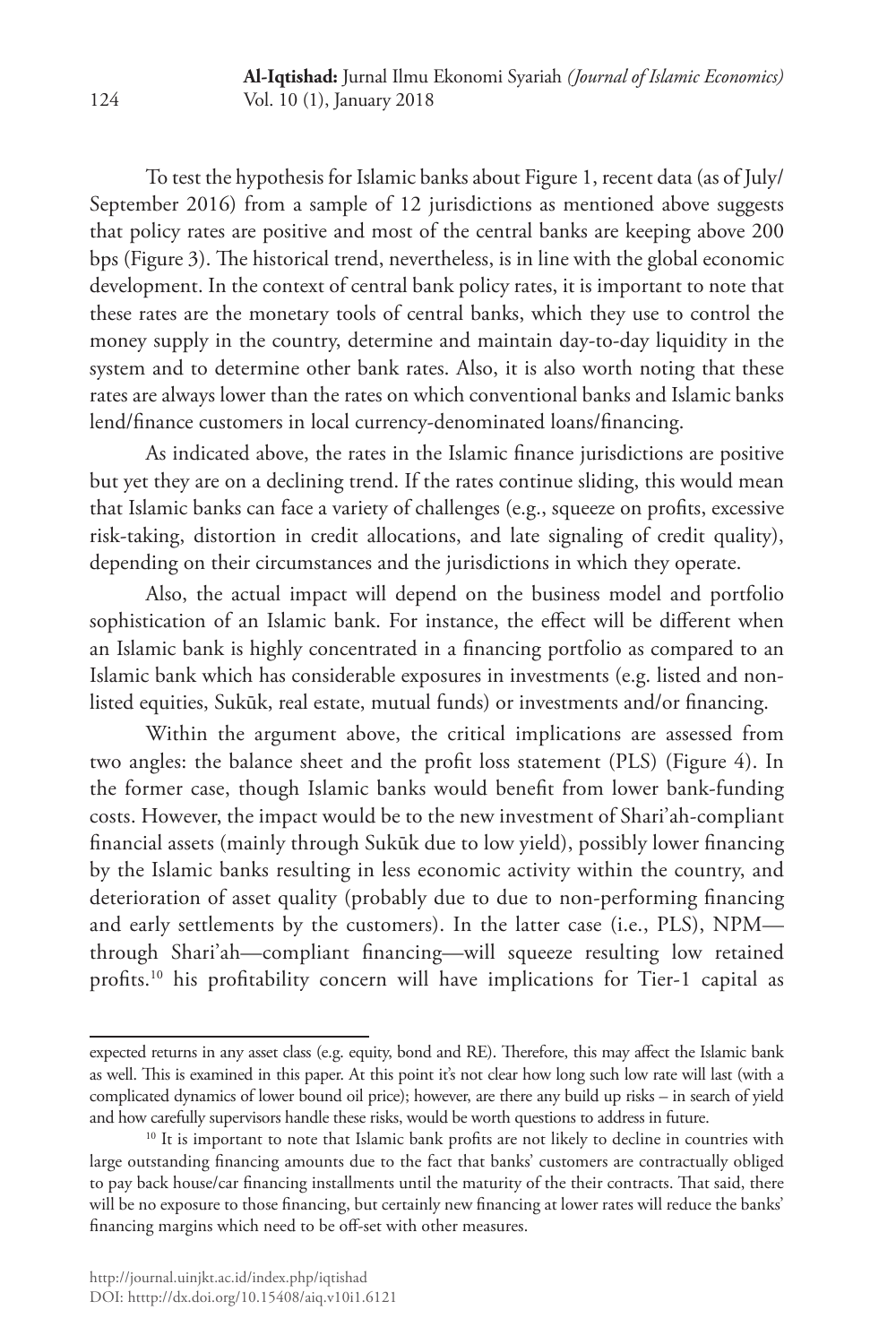well. It is important to mention that Tier-1 capital is the core measure of an Islamic bank's financial strength from a regulator's point of view. It is composed of Common Equity Tier-1 and Additional Tier-1. The former forms the highest quality of capital for Islamic bank and is comprised of common equity share capital, retained earnings and some other reserves, the latter is consists of Sharī`ahcompliant instruments and some reserves.



Figure 4: Benchmark rates: Diagnostic Analysis, Implications and Controls

Source: Authors

About profitability amid the low rates regime, the IFSB Islamic Financial Stability Report (2015 and 2016) also points out that the profitability of Islamic banks has recovered but it is still below the 2008 level, and net profit margin has declined. This fact shows that the profound impact - of low rates regime coupled with sharp falling commodities prices mainly oil - have contributed to the deterioration of Islamic banks' profitability and an extent, asset quality.

The term structure (maturity dates) of assets and liabilities points out that Islamic banks tend to have longer maturities on the asset side of the balance sheet compared to shorter maturities to fund these assets (Chattha and Bacha, 2010). For this very reason, this intermediation poses serious challenges and put a significant emphasis on the management of the ALM and NPM by Islamic banks.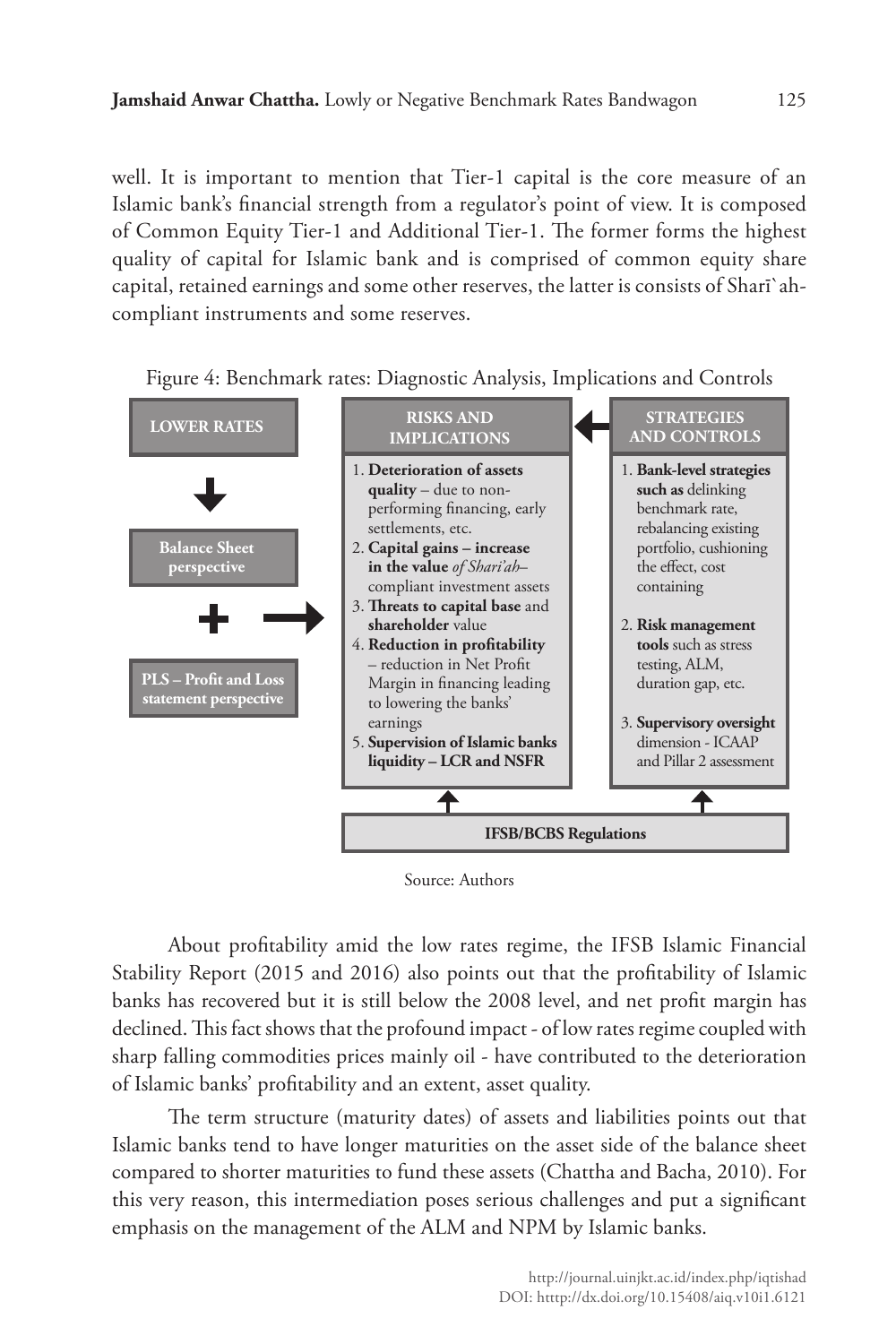As the lending/financing standards are relieved, negative policy rates transmission can observed to the broader economy for both households and corporates. Nevertheless, any reduction in rates makes savers worse off while borrowers benefit and could have critical intergenerational implications (Jobst and Lin, 2016). Also, when banks lower lending/financing rates to both households and corporates, they will have to offset the negative impact on lending/financing margins either by some small increase in fees and commissions or cost-cutting. This suggests increasing feebased (Wakālah) activities within the Islamic banks.<sup>11</sup> In light of the substantial reductions in the deposit rate will weigh on banks' equity prices, as investors will be likely to revise down their expectations of banks' future earnings. This fact also raises financial stability concerns for a regulator. In particular, the downward stickiness of deposit rates encourages banks to substitute less stable wholesale funding for deposits (Jobst and Lin, 2016) and it can offer more incentives for hoarding cash.

The Islamic banks' assets under Murābahah cannot reprice when benchmark rates are going down, but it is important to see how it works on the deposit side. On the liabilities side, a closer look at the deposit composition of the Islamic banks reflects the following considerations for the NPM in light of the lower benchmark rates. The reflections are: (a) Concerning PSIA, the Islamic banks that cannot change the PSR (profit-sharing ratio) due to the contractual stipulation, but they can pass on the rate of return to the PSIA, which is commensurate to the market rates. In this case, the impact to Islamic banks' NPM will be lesser as on the asset side cash inflows (which contractually agreed with the customers) will not change. They will pay the market rates to the PSIA; (b) If the Islamic banks offer more current accounts (e.g., Qard or Wadī'ah), then the cost to these accounts will be closer to zero. This, in turn, will have less impact on the Islamic banks' NPM. These current accounts in Islamic banks are similar to traditional deposits, and these banks sometimes provide these statements with a "gift" (Hiba) to provide level playing field. Lately, in certain jurisdictions, some Islamic banks are launching immense campaigns to derive more current account based-funding, which seems to be sticky, and hence cheaper for the banks. (c) Commodity *Murābahah*12 (also terms as reverse *Murābahah*) based funding (or CMT)<sup>13</sup> will have to reflect the market conditions in

<sup>&</sup>lt;sup>11</sup> In EU, though margins get real tight, the banks have done exceptionally well to stay profitable in negative rate. For instance, low impairment charges and greater wholesale funding at negative rates has benefitted them. These measures appear to be relevant and Islamic banks can benefit equally.<br><sup>12</sup> According to the IFSB Guidance Note 2, the term "Commodity Murābahah Transactions"

<sup>(</sup>CMT)" means a *Murābahah*-based purchase and sale transaction of Sharī`ah-compliant commodities, whether on cash or deferred payment terms. See IFSB GN-2 (2010): *Guidance Note in Connection with the Risk Management and Capital Adequacy Standards: Commodity Murābahah Transactions*.

<sup>&</sup>lt;sup>13</sup> Using commodity *Murābahah* as a source of funding introduces a new category of item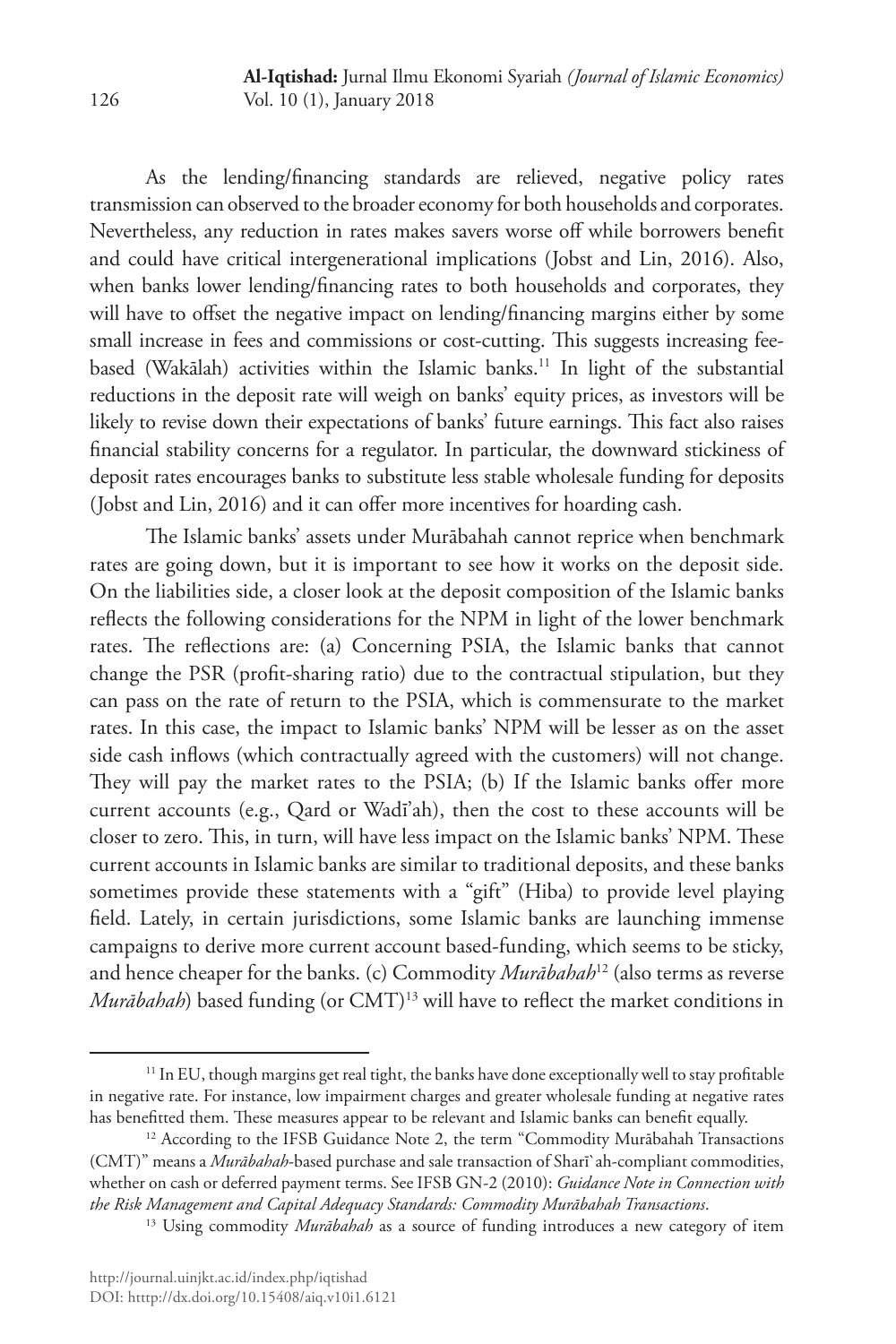particular the likelihood of the arrangements being rolled over by the counterparty. As the counterparties look for a stable and fixed return through Sharī`ah-compliant structures, the lower benchmark rates can play an essential role in their decision whether to roll-over their term deposit funding or withdraw and look for higher yields on alternative asset classes. In this respect, the ROR risk for this type of deposit is different from ROR risk in connection with a PSIA. The former has a contractually fixed return ex-ante in the form of the cost plus profit, whereas the latter, holders of PSIA have no such contractually fixed rate of return..

In summary, the above considerations reflect the following: (1) On the substance, with a negative benchmark rate a *Mudārabah*-based deposit account would not work. One based on CMT might do so, with the *Murābahah* payable at maturity being less than the original cash price. Another solution worth considering would be one based on *Wakālah*, such that the bank would get its fee while the depositor would get the return from investing the funds (less the fee). If the return were negative, the depositor would bear the loss but that would not be inevitable so the product might be more attractive than the CMT-based deposit with a built-in negative return. (2) It is clear that with benchmark rates so low, Islamic banks are highly exposed to ROR risk as rates are bound to rise eventually and if an Islamic bank is locked into financing assets with very low returns it will be seriously squeezed. Effective ALM with gap analysis will be crucial. *Ijārah*-based financing can be repriced based on a benchmark. *Murābahah* can be offered in the form of a revolving credit (say 3-monthly).

Moreover, we should bear in mind as governments are finding out, low rates do not encourage consumers to borrow if they are afraid of unemployment, and similar considerations apply to businesses in time of significant economic uncertainty. There is also a danger that, in search of yield, banks and investment managers invest in more risky assets. This would call for increased loss provisions.

If the deposit rate is kept below zero or virtually zero by any central bank then it suggests that the central banks want to encourage the banks for more financing rather than placing the funds with the central bank. In this way, provided there is real growth in economy, the credit will grow; else such cheaper credit may turn to bad quality assets. Quite often in these circumstances, the banks will opt to search for high yield cross-border destinations. In addition, it is imperative to understand that the slowing economy would put the brakes on corporate or consumer financing and this in turn, would shift the attention of Islamic banks to the *Sukūk* market to

to the balance sheet of an Islamic bank, which should be classified as a liability of the bank based on its contractual obligation. In principle, the advent of this concept in Islamic banks brings about a divergence from the traditional mode of mobilising funds in Islamic banks (e.g. *Mudārabah* (PSIA)).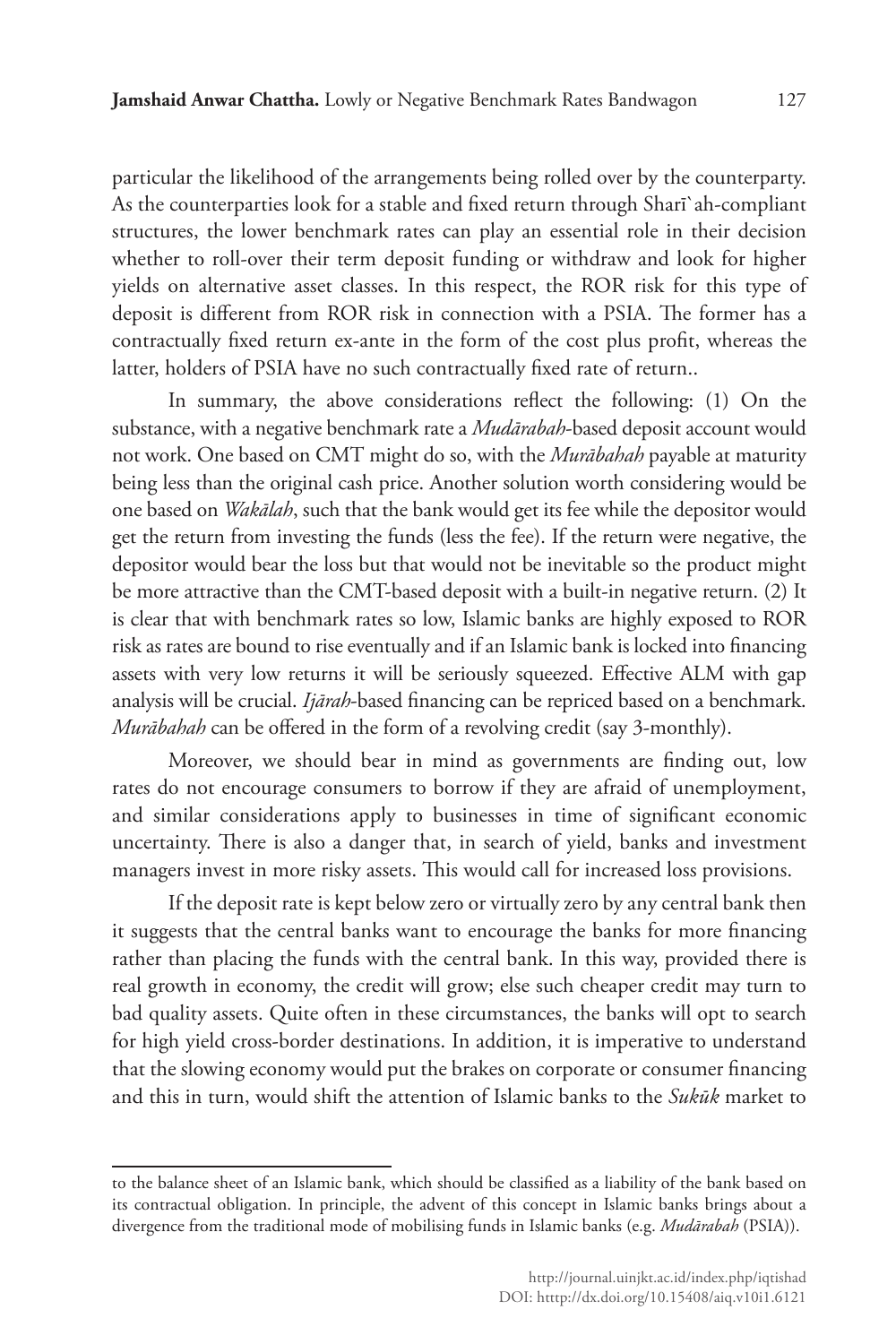use excess liquidity present in the system. However, it can be argued that with global yield on average close to zero, may not provide incentive for the banks to continue holding large chunks of regional or sovereign *Sukūk*.

Therefore, the above necessitates for greater attention on the appropriate supervision of Islamic banks' liquidity, including the newly introduced measures of liquidity such as the liquidity coverage ratio (LCR) and net stable funding ratio (NSFR). While the LCR promotes resilience over a short-time horizon, the NSFR promotes resilience over a longer time horizon. Both the LCR and NSFR as part of liquidity formed one of the key planks of the Basel III reform package, as liquidity problems faced by banks were a key feature of the crisis and a disruption to liquidity availability is a central element in the origination or amplification of systemic financial crises (Daniel and Philipp, 2014). In particular, this calls for more emphasis with respect to liquidity in Islamic banks, as banks are faced with, among others, perennial issues of short-term Shari'ah-compliant financial instruments that meet the *Shari'ah*-compliant high quality liquid assets (HQLA), which is a Basel III and the IFSB requirement under the LCR.

Based on Figure 4, a low-yield environment can be managed through appropriate strategies and controls as explained below. From a risk management perspective, there is no exhaustive list of the strategies but Islamic banks can address this phenomenon by three approaches. Of these three approaches, the first two relate to purely Islamic banks and the last one discusses the supervisory perspective. These proposed approaches will ensure and enable the Islamic banks to envisage the damage in advance and prepare themselves for the contingency planning; on the other hand, these controls would provide some comfort to their supervisors in their supervisory review process under Pillar 2. It is expected that the impact of these controls will be dependent upon the size, business model, and sophistication of the Islamic banks.

The first approach for the Islamic banks is to have a combination of bank-level operational strategies as follows: First, Islamic banks may delink the use of benchmark rate or to avoid the use of benchmark rates in their products. Considering this issue has immensely been debated in the industry from a *Shari'ah* perspective, so the delinking may be more appropriate to build a truly *Shari'ah*based Islamic banking model. This requires that the banks develop and offer more equity-like (*Mushārakah* and/or *Mudārabah)* or *Wakālah* based products. In this respect, one of the notable recent example is by the Central Bank of Pakistan (State Bank of Pakistan, SBP), which has issued a circular<sup>14</sup> granting Islamic banks option

<sup>&</sup>lt;sup>14</sup> State Bank of Pakistan, IBD Circular No. 1 of 2016, Exemption from KIBOR as Benchmark rate for Participatory and *Wakālah* Modes Based Products, available at http://www.sbp.org.pk/ ibd/2016/C1.htm.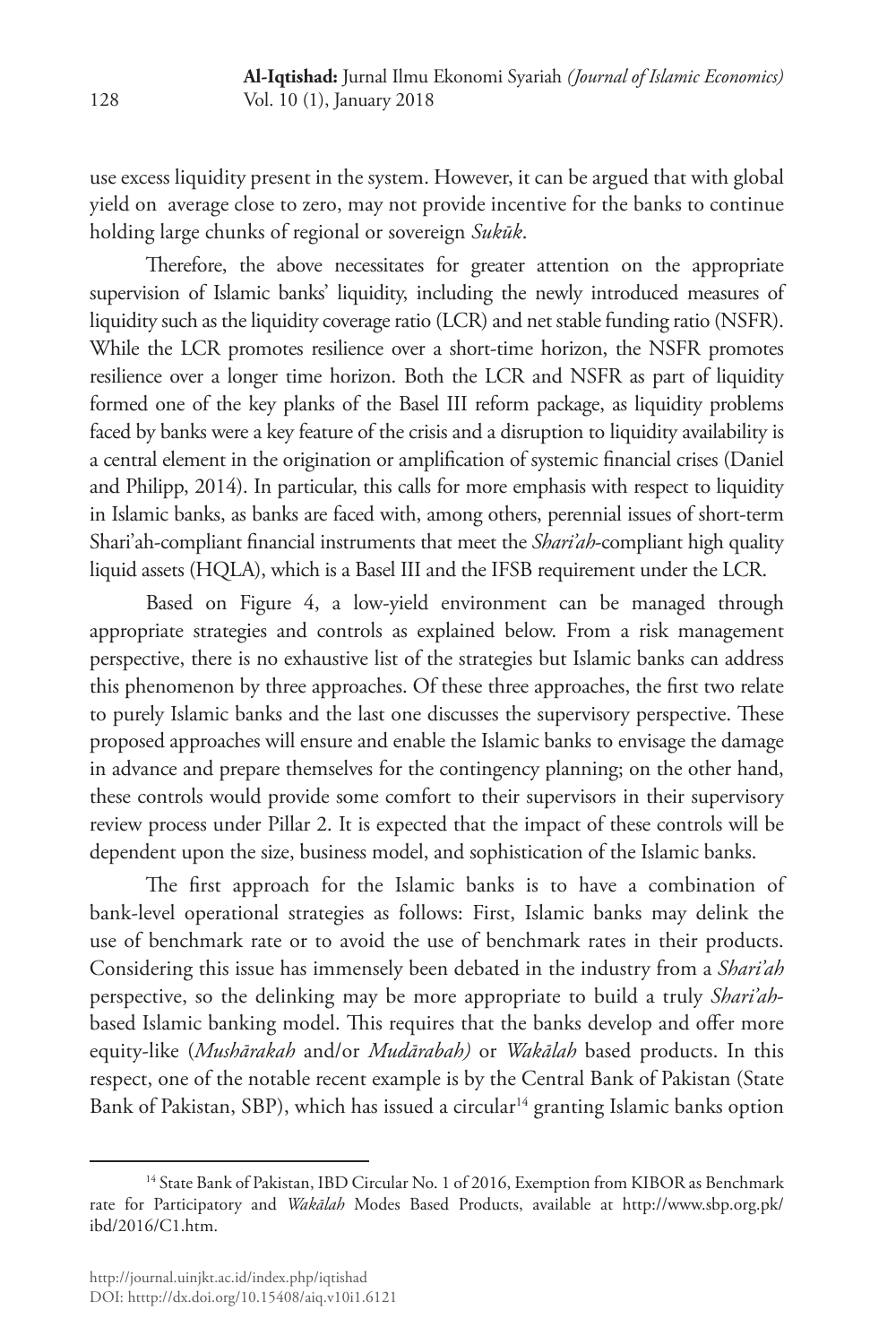to dissociate from interest rate benchmark for financing provided on the basis of participatory (*Mushārakah* & *Mudārabah*) and *Wakālah* (Agency).15 It is understood that in this way, banks will use an alternative to the use of benchmark rates and they will diversify their products thus having a minimum exposure to the use of conventional benchmark rates. A more robust internal rate of return from portfolio of risk sharing instruments with service-based income could be explored.

Second, Islamic banks should get involved in rebalancing existing portfolios (i.e. ALM optimizations) and depending on banks business model, the ALM framework needs to be reviewed to understand the impacts.

Third, Islamic banks should cushion the effect of changing benchmark rate by altering the business, that is, higher fee income and/or carefully adjusting tolerance to loan-loss provisions. In this context, as stated above, it is important to bear in mind that re-pricing is not allowed for Islamic contracts on the asset side; however, increasing fees across the products is a viable strategy. Thus, the banks may consider introducing handling fees on a manual services and paper based transactions, as well as introducing value added promotional services for the merchants to boost revenue.

Lastly, through the adoptions of new value-add distribution strategies and lowering personnel and non-personnel costs (e.g. the banks can selectively reduce branches and move towards digital transformations, where the cost saving will have immediate impact).

The second approach is to use risk management tools such as *stress testing, ALM techniques, duration gap analysis*16, *etc.* to effectively manage the benchmark rate and in calculating the economic impact of the ROR risk on the Islamic banks' balance sheet. In particular, within these tools, an emphasis should be made to stress testing by Islamic banks, where banks should include a profitability scenario under

<sup>&</sup>lt;sup>15</sup> The circular by the SBP, however, also indicates that Islamic banks desirous of availing this exemption shall ensure, among others: (a) adequate measures for risk management to mitigate equity investment risk in participatory mode based products; (b) compliance with minimum *Shari'ah* requirements set vide various circulars and AAOIFI *Shari'ah* Standards; (c) submission of the details of *Mudārabah*, *Mushārakah* and *Wakālah* based products (new/revised) for delinking with KIBOR benchmark including:(i) detailed mechanism for pricing under these modes with proper policies for risk mitigation;(ii) amendments in agreements and related documents; (iii) approval of Islamic banks' product by their *Shari'ah* board;(iv) criteria for selection of firms/companies with whom Islamic banks can execute *Mushārakah* or *Mudārabah* contract.

<sup>&</sup>lt;sup>16</sup> The duration gap is the difference between the durations of a bank's assets and liabilities, and it is defined as the "weighted average maturity in which the weights are stated in present value terms" (Chattha and Bacha, 2010). In addition, the BCBS's definition also reflects that "duration is a measure of the percentage change in the economic value of a position that will occur given a small change in the level of interest rates."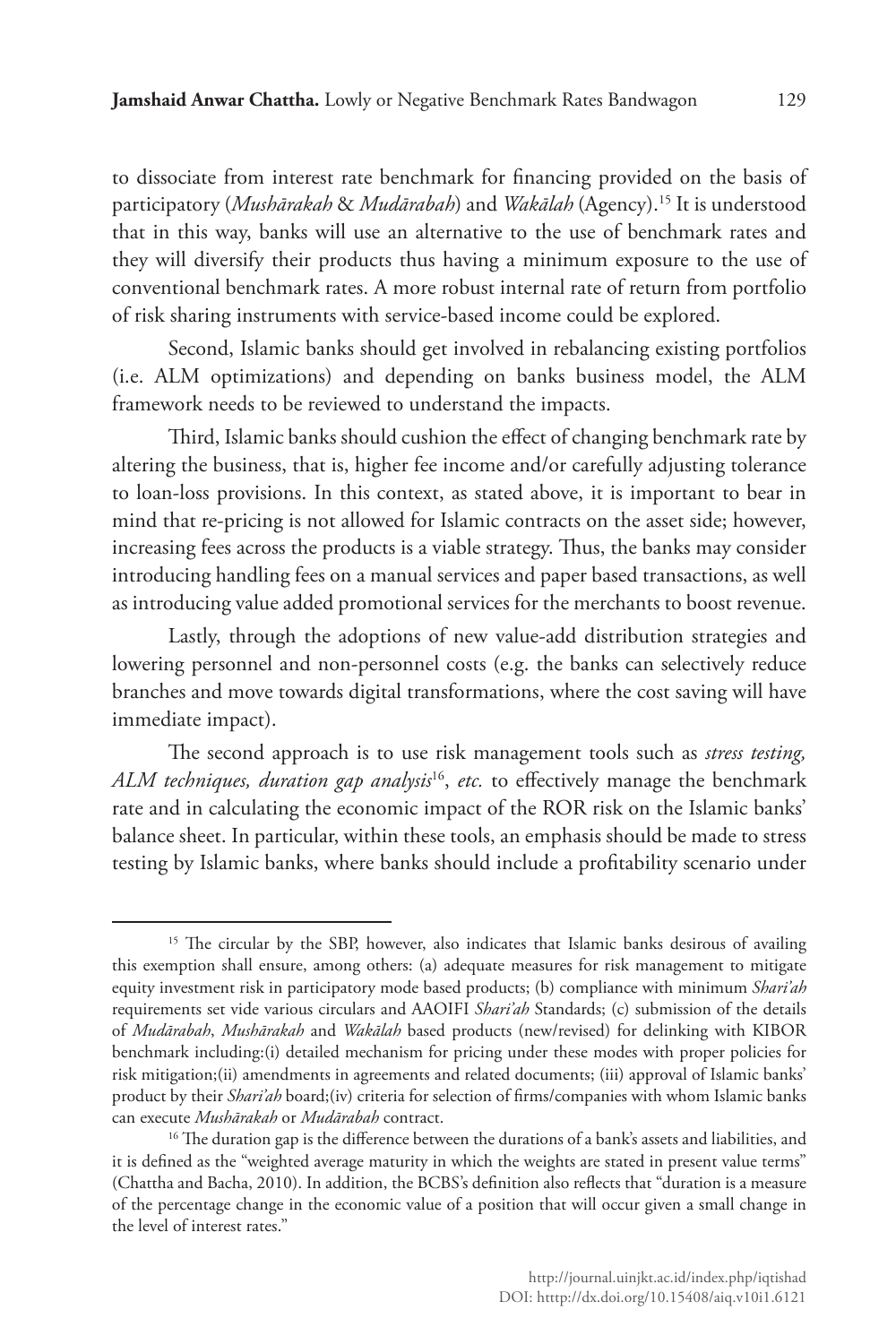low profit rate regimes into their constrained bottom-up stress-testing programme (Chattha, 2016). From a risk management perspective, mainly in stress testing exercise, this negative rate was an anchor scenario in EU as profitability and net margin were under threat in this regime. This issue is equally relevant to the Islamic banks and they should consider in their stress testing framework under Pillar 2 of Basel Accord, the low-yield rate environment and its implications on the profitability and NPM for sustainability.

In regard to stress testing, it is worth noting that in May 2009, from a regulatory and financial stability point of view in response to the GFC, the BCBS issued "*Principles for Sound Stress Testing Practices and Supervision*" comprising 21 principles. Three years later, in March 2012, in line with the BCBS framework on stress testing, IFSB-13 (*Guiding Principles on Stress Testing)* provided a comprehensive stress-testing framework for both Islamic banks and their supervisory authorities as BCBS did not cover the specificities of Islamic banks. The framework consists of 29 *Guiding Principles* (22 for Islamic banks and 7 for supervisors). Drawing on these 29 *Guiding Principles,* Chattha and Archer (2016) provide technical guidance (including a stress testing matrix) on how to carry out stress testing in accordance with these principles.

Lastly, Islamic banks should include benchmark rates risk implications into their internal capital adequacy assessment process (ICAAP) under Pillar 2 supervisory requirements. In this respect, regulators will have to determine that Islamic banks have adequate systems to identify, measure, evaluate, monitor, report and control or mitigate ROR risk in the banking book on a timely basis. The ICAAP will ensure that Islamic banks are well aware of additional capital requirements to cope with the changing benchmark rates.

From a regulatory point of view, both the Basel Committee (BCBS) and the IFSB set clear guidance on the risk management in particular for the ROR risk in their respective standards. To ensure Islamic banks take into account the implications of benchmark rate risk or ROR risk on their balance sheet and income statement in their stress testing and ICAAP exercises, the regulator/supervisor should ensure that its supervisory assessment including *on-site examinations*17 and *off-site analysis*<sup>18</sup> places significant emphasis on quality of an Islamic bank's risk management system.

<sup>&</sup>lt;sup>17</sup> On-site work is used as a tool to provide independent verification that adequate policies, procedures and controls exist at IIFS, determine that information reported by IIFS is reliable, obtain additional information on the IIFS and its related companies needed for the assessment of the condition of the IIFS, monitor the IIFS's follow-up on supervisory concerns, etc. (IFSB-17, 2015). 18 Off-site work is used as a tool to regularly review and analyse the financial condition of

IIFS, follow up on matters requiring further attention, identify and evaluate developing risks, and help identify the priorities, scope of further off-site and on-site work, etc. (IFSB-17, 2015).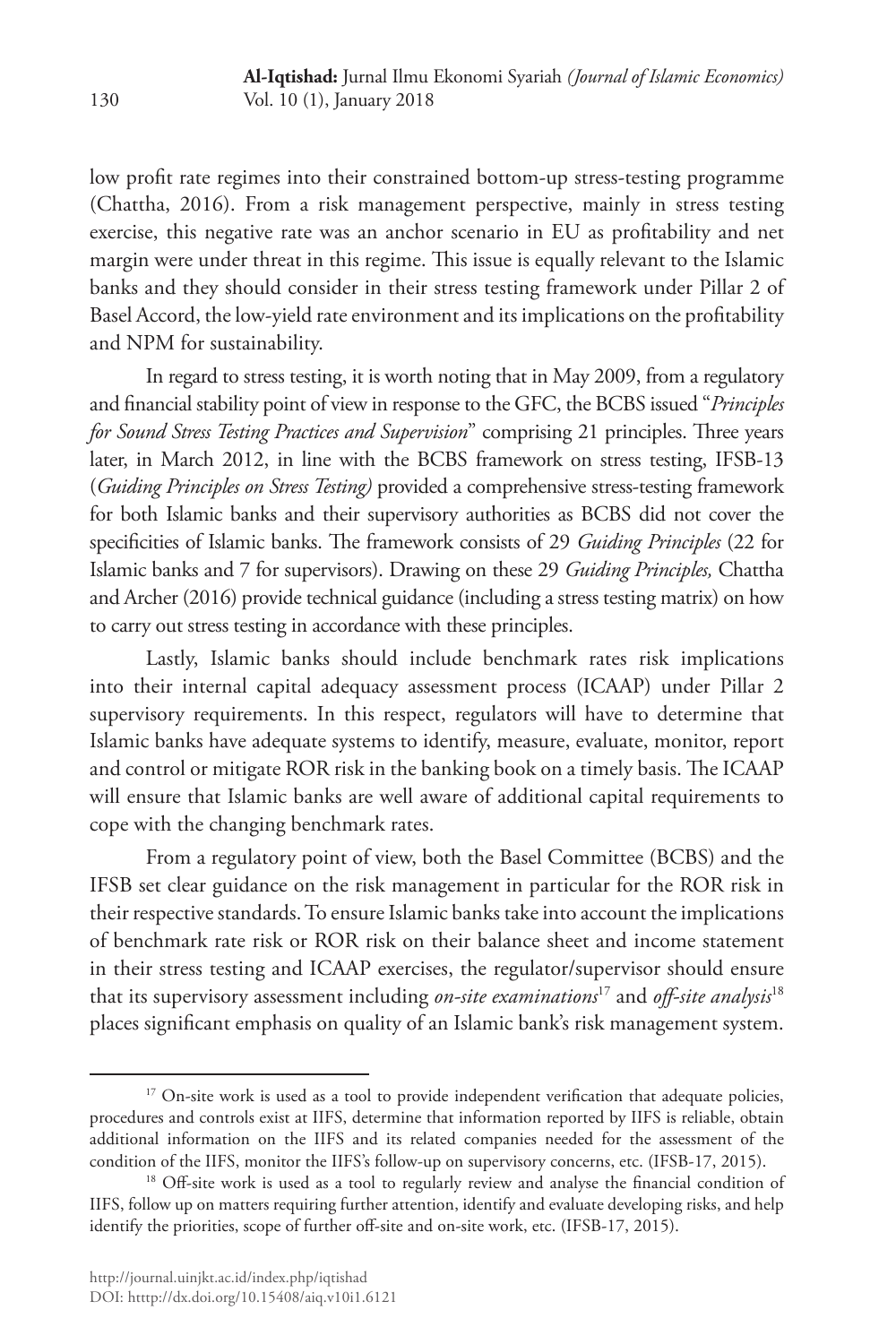Within the supervisory assessment, the following considerations play pivotal role. First, the Islamic banks mainly in the EMs are split between two divergent regimes: the expectation of achieving higher growth across the jurisdictions amid ultra-lose monetary policy by central banks; and the compliance to new and tougher rules by the Basel III and the IFSB on lending/financing standards (including risk weights for counterparties, collaterals, and capital requirements). In the latter case, to meet the target growth rates, if central banks relax financing standards, then banks may end in pilling up significant provisions due to non-performing financing. In addition, in such an environment, banks' investment assets portfolios will be affected, for instance, due to deterioration in the collateral values of the counterparties, which will ultimately reduce banks' investment value and increase the chances of default. Therefore, from the Islamic banks perspective, this might not be sustainable unless they increase the volume of the business, and hence, they will be afraid to finance more on cheaper rates. This represents a classic case of expectation and conflict of priorities for banks and their regulators.

Third, in theory low benchmark rate should encourage consumers and household to take more debt, but in practice, the major and emerging economies are still struggling to cope with this theory. The supervisors should bear in mind that low returns on safe assets might encourage a leveraged search for yield, which increases financial system vulnerabilities. Moreover, in the pursuit of financial stability, supervisors also have to ensure that banks (including Islamic banks) continuously safeguard risk management, as fragile economic and financial environment can eventually transmute a stable banking system into a considerable stress. In the current scenario, the role of regulators is very critical in order to manage the drastic consequences/fallout.

#### **Conclusion**

The global banking industry is witnessing a historic low rates regime. Though, lower rates can have a positive effect on the economy, thus helping to lower bank-funding costs and boost asset prices; yet, concerns about their negative effect on Islamic banks' profitability, financial stability, and sustainability equally resonate to be comprehended. However, persistently low benchmark rate regime carries strategic implications for the behavior of institutional investors as well as financial institutions. In light of the low rate environment, the paper reflected that the primary risks to Islamic banking sector may include pressure on profitability, excessive risk taking (e.g. if Islamic banks search for yield by increasing financing to lower quality borrowers highlighting default risk), distortion in credit allocations (when economy is not growing), and late signaling of credit quality thus delaying balance sheet/credit restructuring.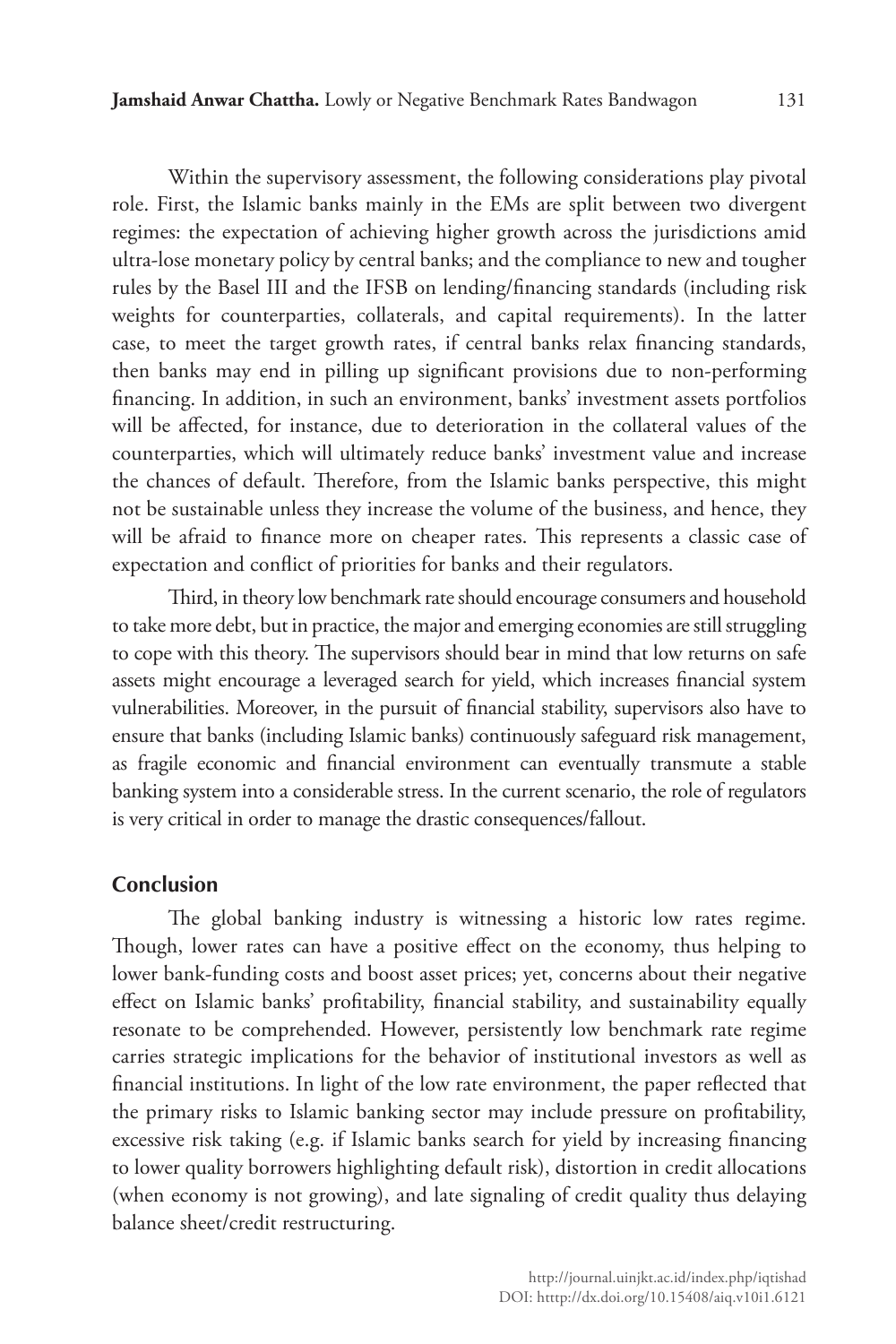Considering the current and potential growth projections in light of the prevailing policy rates, as such, the dominant Islamic finance jurisdictions are not likely to go into a very low or negative benchmark rates trajectory in near future. Nonetheless, so long, the Islamic banks use the conventional benchmark rates in their products, their exposure to the volatility of the rates, remains a candid concern for them and their supervisors. For Islamic banks, managing risks (funding to extending credit) is not vastly different to conventional banks, but it will be a test on the substance of actual Islamic finance: how would the Islamic banking product/ structures will adopt to inverse of the risk-return relationship (you get paid to borrow)? In particular, given the lack of disclosures for the IAHs, which are labelled as retail investors and being less sophisticated, they would face it extremely difficult to digest the economics behind the low or negative yield phenomenon and would barely accept such thing. This will certainly challenge the whole idea of financial intermediation which significantly relies on a leveraged model.

In our view, irrespective the direction (upward or downward) of the rate and the jurisdiction in which it matters, the management of this risk, with appropriate tools (such as duration gap, ALM, ICAAP, and stress testing), is pivotal for Islamic banks for a variety of reasons and implications as reflected in the paper. At this end, it is hoped that initial discussion on this subject provides a broader policy dialogue, though more empirical examination of the subject is needed on the impact whether at domestic level or at cross-border level.

### **Acknowledgements**

The authors are thankful in particular to Professor Simon Archer, ICMA Centre, Henley Business School, University of Reading, Mr. Fayaz Ahmed and Mr. Nizamuddin Arshad, Central Bank of Kuwait, and Mr. Khalid Mujtaba, Bahrain Institute of Islamic Banking and Finance, for their kind feedback and comments on the draft paper.

#### **References**

- Arteta, C., A. Kose., M. Stocker., & T. Taskin. (2016). Negative Interest Rate Policies: Sources and Implications. *Working Paper 52/2016*. Centre for Applied Macroeconomic Analysis, the Australian National University.
- Ariss, R.T., & Sarieddine, Y. (2007). Challenges in Implementing Capital Adequacy Guidelines to the Islamic Banks. *Journal of Banking Regulation*. 9(1): 46-59.
- Bacha, O. I. (2004). Dual banking Systems and Interest Rate risk for Islamic Banks. *International Islamic University Malaysia*. Retrieved 2014, from Munich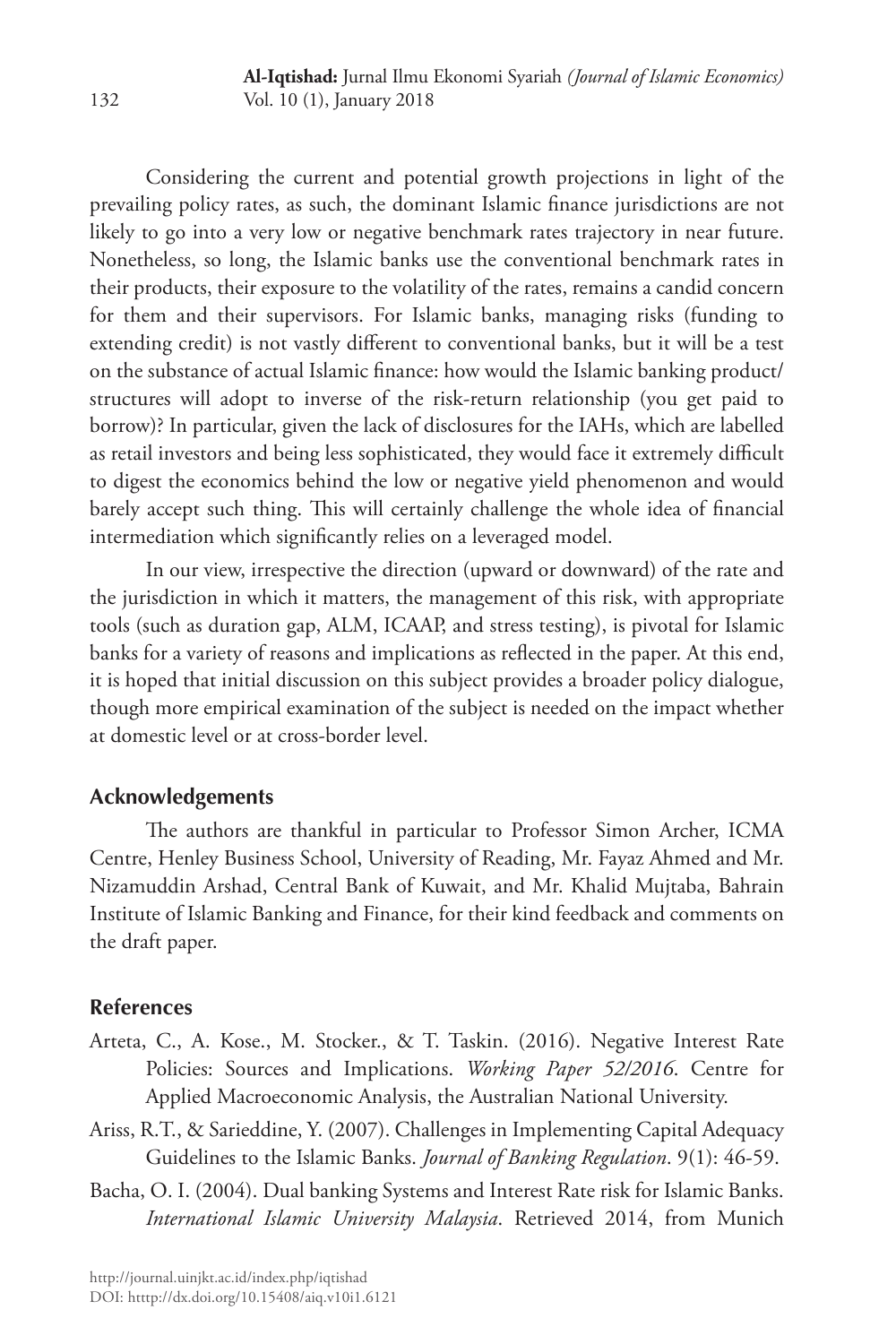Personal RePEc Archive: http://mpra.ub.uni-muenchen.de/12763/.

- Basel Committee on Banking Supervision (BCBS). (2006). *International Convergence of Capital Measurement and Capital Standards*. Basel: Bank for International Settlements.
- Basel Committee on Banking Supervision (BCBS). (2015). *Consultative Document on Principles for the Management and Supervision of Interest Rate Risk*. Basel: Bank for International Settlements.
- Bean, C., C. Broda., T. Ito., & R. Kroszner. (2015). Low for Long? Causes and Consequences of Persistently Low Interest Rates. *Geneva Reports on the World Economy*. (17). Geneva: International Center for Monetary and Banking Studies.
- Bech, M. L., & A. Malkhozov. (2016). How Have Central Banks Implemented Negative Policy Rates?. *BIS Quarterly Review March*. Basel: Bank for International Settlements
- Busch, R., & C. Memmel. (2015). Banks' Net Interest Margin and The Level of Interest Rates. *Working Paper No. 16/2015*. Deutsche Bundesbank, Research Centre.
- Genay, H., & R. Podjasek. (2014). What is The Impact of a Low Interest Rate Environment on Bank Profitability?. *Chicago Fed Letter*, (Jul).
- Chattha, J. A., & O.I. Bacha. (2010). Duration Gaps and Net Worth Risk for Islamic and Conventional Banks: a Comparative Cross-country Analysis. *Review of Islamic Economics*. 13(2): 5-33.
- Chattha, J. A. (2013). Significance and Key Challenges in Conducting Stress Testing for Islamic Commercial Banks. *Global Review of Islamic Economics and Business.* 1(2): 85-98.
- Chattha, J.A. (2016). Risk Management with Stress Testing in Islamic Banks. *Islamic Finance Today*, Pioneer Publications (PVT) Ltd., pp. 14-20, Colombo, Sri Lanka.
- Chattha, J. A., & Archer, S. (2016). Solvency Stress Testing of Islamic Commercial Banks: Assessing the Stability and Resilience. *Journal of Islamic Accounting and Business Research*. 7(2): 112-147.
- Cihak, M., & H. Hesse. (2008). The Islamic Banks and Financial Stability: an Empirical Analysis. *Working Paper* No. WP/08/16. Washington: International Monetary Fund.
- Hardy, D.C., & P. Hochreiter. (2014). A Simple Macroprudential Liquidity Buffer. *IMF Working Paper, WP/14/235*. Washington: International Monetary Fund.